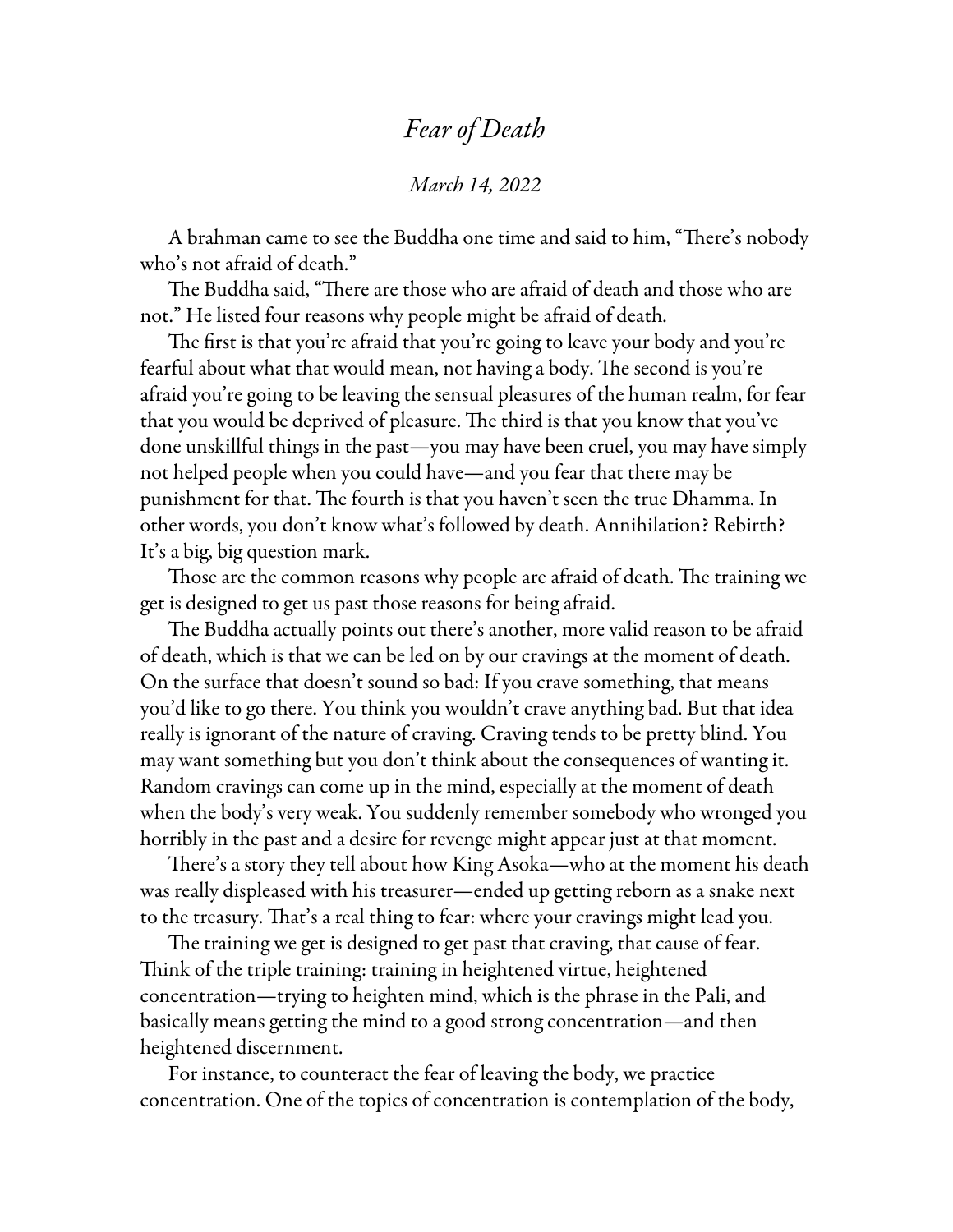as we chanted just now. What is there in the body that's of any real essence? We reflect in this way to think of the drawbacks of the body. Through concentration it's also good to have some experience with being aware of a state that's formless. Otherwise, when you think about the drawbacks of the body, you might say, "Even with those drawbacks, how can I function without a body? How could I exist without a body? I'll put up with whatever the drawbacks are." But when you practice concentration and get the mind into the formless states—such as the infinitude of space or the infinitude of consciousness—you realize that your awareness can still exist without having anything to do with the body at all. These are very spacious states—wide open. That inclines the mind to realize that maybe your awareness could exist without body, and it would actually be a good thing.

As for the fear that you'll be missing out on human sensuality, here again, you need an alternative pleasure. In this case, it would be the pleasure of any of the jhanas. Get the mind focused on the breath, and the pleasure that can come from that doesn't count as a sensual pleasure. You can get the breath really, really comfortable, and there can be a strong sense of well-being. With that, you're less inclined to be concerned about missing sensual pleasures in the human realm, because you've got something better: a non-sensual pleasure that has no drawbacks. Sensual pleasures blind you. Notice that the Buddha's images for sensuality make clear that you're put in a position of danger, you're put in a position of debt. When your happiness depends on sensual pleasures, there's danger, because there are people who want what you've got. The more sensual pleasures you're able to pile up, the more people will be jealous of what you've got and want to take it.

As for the image of debt, if you owe your pleasure to somebody else, they can take it away at any time. So you're in a position of weakness. But if it's a pleasure that comes from concentration, that's yours, You're inhabiting your sense of the body as you feel it from within. Nobody's going to come and move in, trying to inhabit the same place. So this is your territory. There's no debt; there's no danger. The little bit of danger is that you'd be stuck on this pleasure, not wanting to go for the higher pleasures of noble attainments. But this is a much safer pleasure than the pleasure that comes from sensuality. So work on this.

As for fear of what punishments might be awaiting you, as the Buddha said that if you realize you've been making mistakes, the best course is to resolve that you will not repeat those mistakes. You take the precepts and develop thoughts of goodwill, for yourself, for the people you've wronged, for everybody. That can change your course. One of the Buddh'as insights into the workings of karma is that it's not the case that everybody who does something wrong in this lifetime is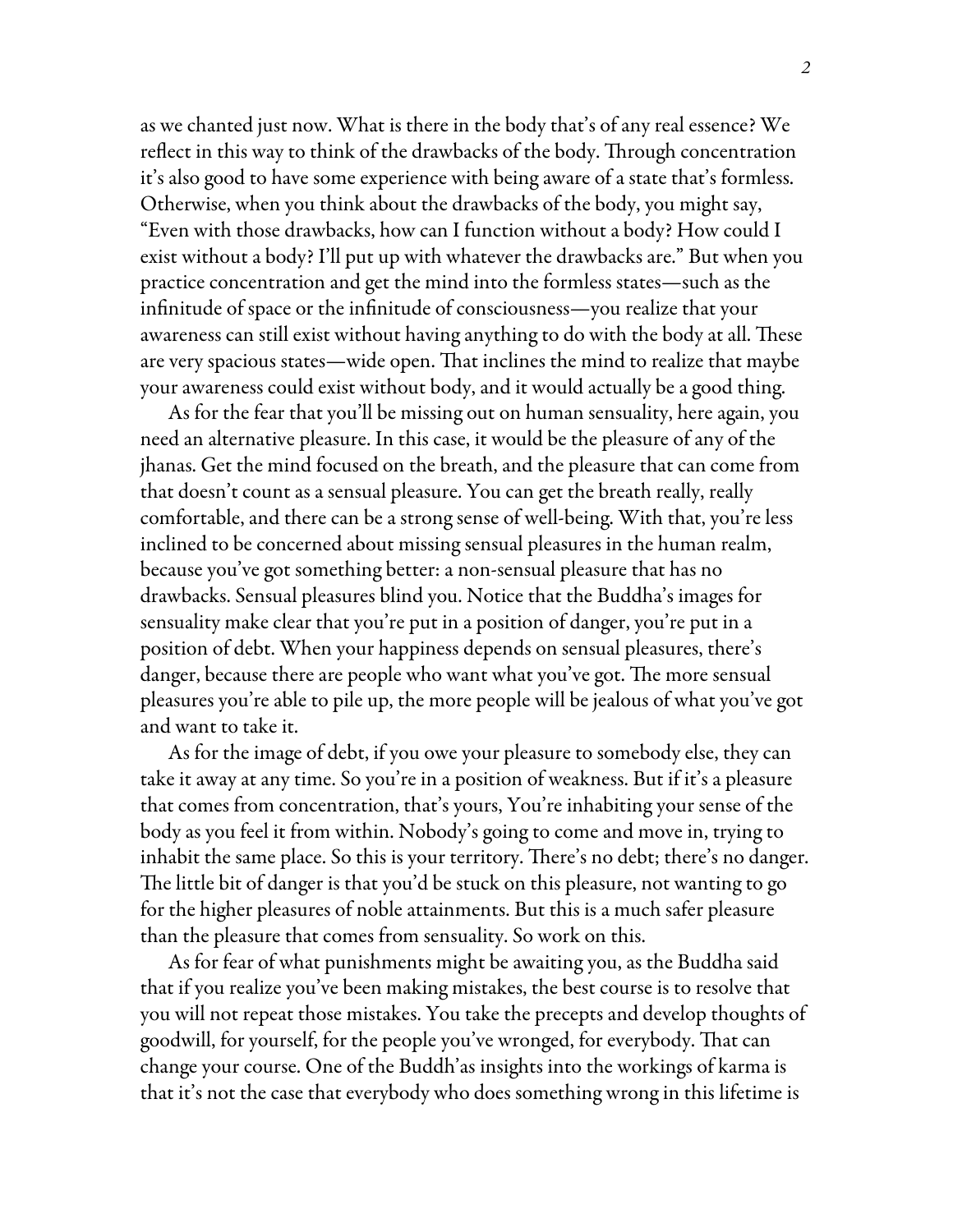going to have to be punished in the next lifetime. If you come to your senses and gain right view and hold the right view all the way to the end, that can save you from a lot of grief—because right view entails that you would follow the precepts in line with the triple training.

Then training in virtue, training in concentration, and training in discernment are required to deal with that last fear, the fear that comes from not having seen the true Dhamma. If you went up to somebody in the street and ask "Are you afraid of death because you haven't seen the true Dhamma?" they wouldn't know what you're talking about. But if you did ask them "Do you know what's going to happen after death?" unless someone has gained the Dhamma eye, they really don't know. There may be people who say, "Well, I believe so and so is going to save me" or "I believe this particular belief," but it's just a belief. Real knowledge doesn't come until you've seen the deathless. Then you *know* that death is not the end. You don't just believe it. In the course of seeing the deathless, you step out of time, and in stepping out of time, you may not see the details of your previous lifetimes, but you do see that you've spent a long, long time, going through the many, many lifetimes of the past.

That's how you get past those four fears: by a full training in the triple training. Ideally, you should give you some grounding to get past that fifth fear—the fear that you really should be afraid of —which concerns what's going to happen to your cravings at the moment of death. Where they're going to take you.

If you've had training in virtue, you've learned how to say No to your cravings. You've learned some restraint. The same with concentration: You've learned that there are good pleasures that can come simply by sitting there breathing, inhabiting the body as you feel it from within. You've learned to pry yourself loose from sensual cravings that pull you by a string

Then if you develop discernment, you can get past even craving for becoming and craving for non-becoming.

Otherwise, there's a passage we chant often which says we're a slave to craving. Think about that passage in the Canon. Ratthapala is talking to King Korayva and he goes over facts of aging, illness, death, while the King reflects on those things. But then Ratthapala asks the king, "If someone reliable were to come from the east and say that there's a wealthy but weak kingdom to the east that you could conquer, would you go for it?" The King is 80 years old, he's practically dying. He knows he can't take anything with him. Yet, he says "Yes, I'd go for it. Why not?" "How about a kingdom to the south?" "Sure." "A kingdom to the west… a kingdom to the north… a kingdom on the other side of the ocean?" "I'd conquer that, too."